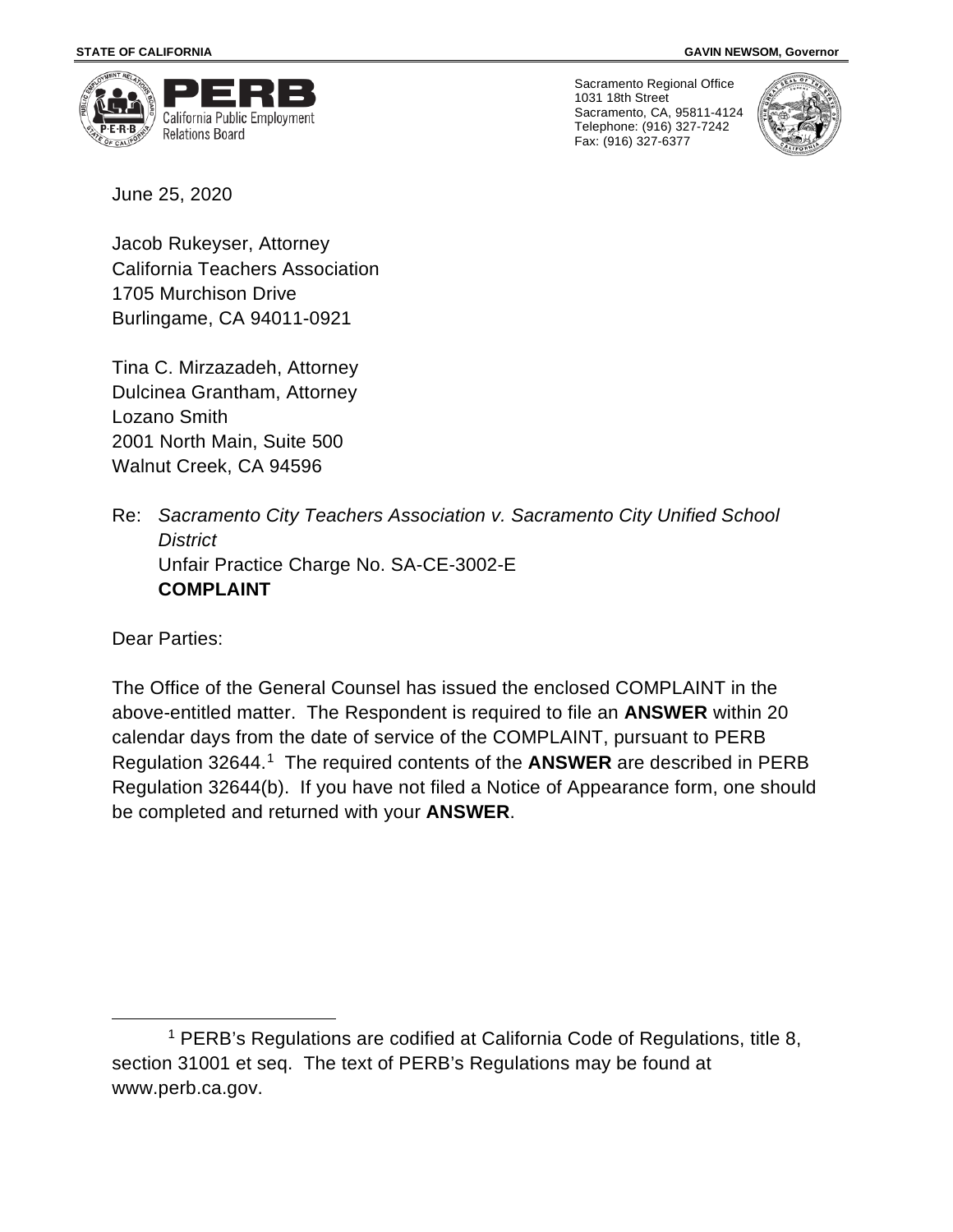Unfair Practice Charge No. SA-CE-3002-E June 25, 2020 Page 2

Also enclosed is a Notice of Informal Conference informing you that an informal settlement conference has been scheduled. If you are unable to meet on the date specified, please follow the instructions in the second paragraph of the notice. All inquiries, filings, and correspondence in this matter should be directed to me.

Sincerely,

Comille Bir

Camille Binon Regional Attorney

**CKB** 

**Enclosure**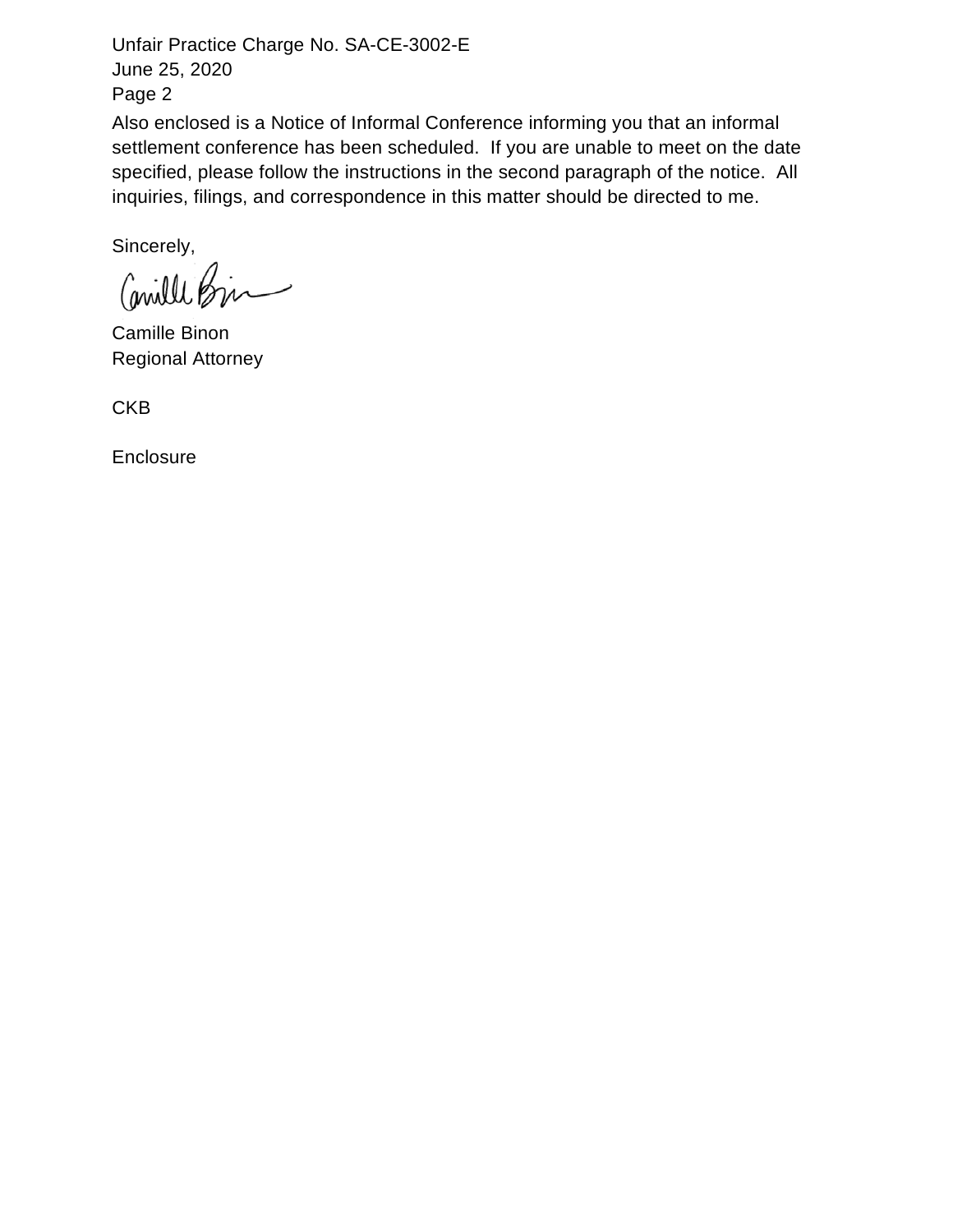## **PROOF OF SERVICE**

I declare that I am a resident of or employed in the County of Sacramento, California. I am over the age of 18 years and not a party to the within entitled cause. The name and address of my residence or business is Public Employment Relations Board, Sacramento Regional Office, 1031 18th Street, Sacramento, CA, 95811-4124.

On June 25, 2020, I served the Complaint Cover With Notice regarding Case No. SA-CE-3002-E on the parties listed below by

 Placing a true copy thereof enclosed in a sealed envelope for collection and delivery by the United States Postal Service or private delivery service following ordinary business practices with postage or other costs prepaid.

Personal delivery.

 Facsimile transmission in accordance with the requirements of PERB regulations 32090 and 32135(d).

X Electronic service (e-mail).

Jacob Rukeyser, Attorney California Teachers Association 1705 Murchison Drive Burlingame, CA 94011-0921 Email: jrukeyser@cta.org

Tina C. Mirzazadeh, Attorney Dulcinea Grantham, Attorney Lozano Smith 2001 North Main, Suite 500 Walnut Creek, CA 94596 Email: dgrantham@lozanosmith.com Email: tmirzazadeh@lozanosmith.com

I declare under penalty of perjury that the foregoing is true and correct and that this declaration was executed on June 25, 2020, at Sacramento, California.

S. Taylor

(Type or print name) (Signature)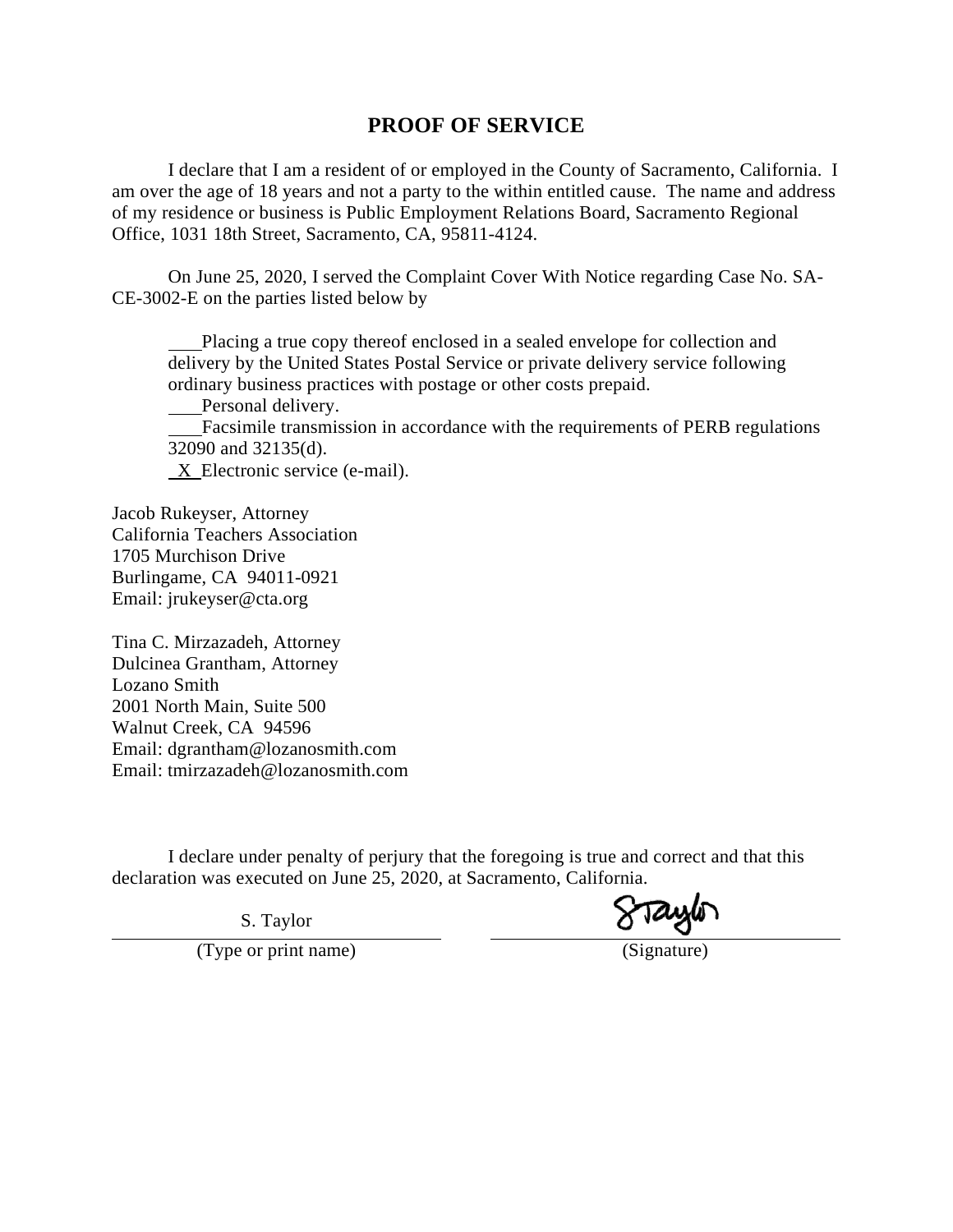## STATE OF CALIFORNIA

## PUBLIC EMPLOYMENT RELATIONS BOARD



## SACRAMENTO CITY TEACHERS ASSOCIATION,

v.

SACRAMENTO CITY UNIFIED SCHOOL **DISTRICT** 

Charging Party, Case No. SA-CE-3002-E

COMPLAINT

Respondent.

It having been charged by Charging Party that Respondent engaged in unfair practices in violation of Government Code section 3543.5, the General Counsel of the Public Employment Relations Board (PERB), pursuant to Government Code sections 3541.3(i) and 3541.5 and California Code of Regulations, title 8, section 32640, issues this COMPLAINT on behalf of PERB and ALLEGES:

1. Charging Party is an exclusive representative within the meaning of Government Code section 3540.1(e) of an appropriate unit of certificated employees (teachers).

2. Respondent is a public school employer within the meaning of Government Code section  $3540.1(k)$ .

3. In late March 2020, Charging Party and Respondent negotiated and agreed to two memoranda of understanding addressing preliminary issues relating to school closures and distance learning, including teachers' outreach to students and parents. These preliminary agreements did not address the actual distance learning plan and its many reasonably foreseeable negotiable effects. Charging Party's execution of these memoranda were without prejudice to further bargaining over the actual distance learning procedures and their negotiable effects, and these memoranda in fact explicitly provided for such further bargaining.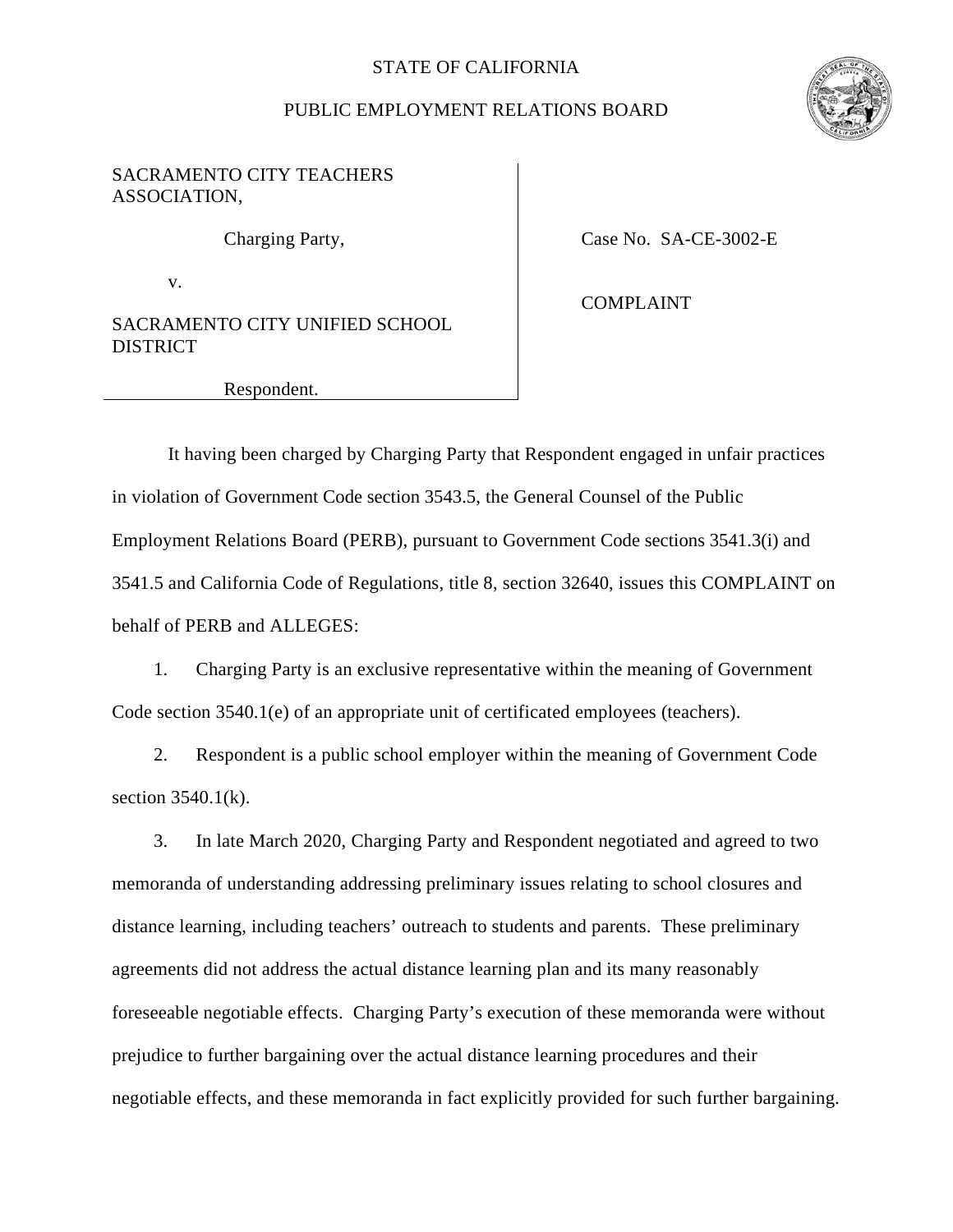4. During the period from late March 2020 through April 2020, Respondent and

Charging Party were meeting and negotiating pursuant to Government Code section 3543.3,

regarding distance learning procedures and their many negotiable effects.

5. During this period of time Respondent engaged in the following conduct:

a. The [Respondent's] bargaining team members lacked authority to bargain, as they were repeatedly countermanded by [Respondent's] Superintendent Jorge A. Aguilar, who had declined to participate in the actual negotiations, resulting in the [Respondent] contradicting and backtracking from proposals, including but not limited to those addressing student learning standards, in-person meeting requirements, and technology issues. . . .,

b. The [Respondent] provided [Charging Party] with incorrect information and misrepresented the bases for its bargaining positions, as when the [Respondent] rejected [Charging Party's] proposal to protect day-to-day substitute pay on the grounds that it needed to use these monies to purchase laptops for students, even though this was not true; and

c. The [Respondent] engaged in regressive bargaining, when its negotiators stated that [Charging Party's] proposal contained only three objectionable provisions, but then, after [Charging Party] eliminated all three of those provisions, they changed position and claimed that there were other, additional provisions to which the [Respondent] could not agree.

6. By the acts and conduct included in, but not limited to, those described in paragraph

5, Respondent failed and refused to meet and negotiate in good faith with Charging Party in

violation of Government Code section 3543.5(c).

7. This conduct also interfered with the rights of bargaining unit employees to be

represented by Charging Party in violation of Government Code section 3543.5(a).

8. This conduct also denied Charging Party its right to represent bargaining unit

employees in violation of Government Code section 3543.5(b).

9. On or about April 8, 2020, Charging Party made a request for information that is

relevant and necessary to Charging Party's discharge of its duty to represent employees. The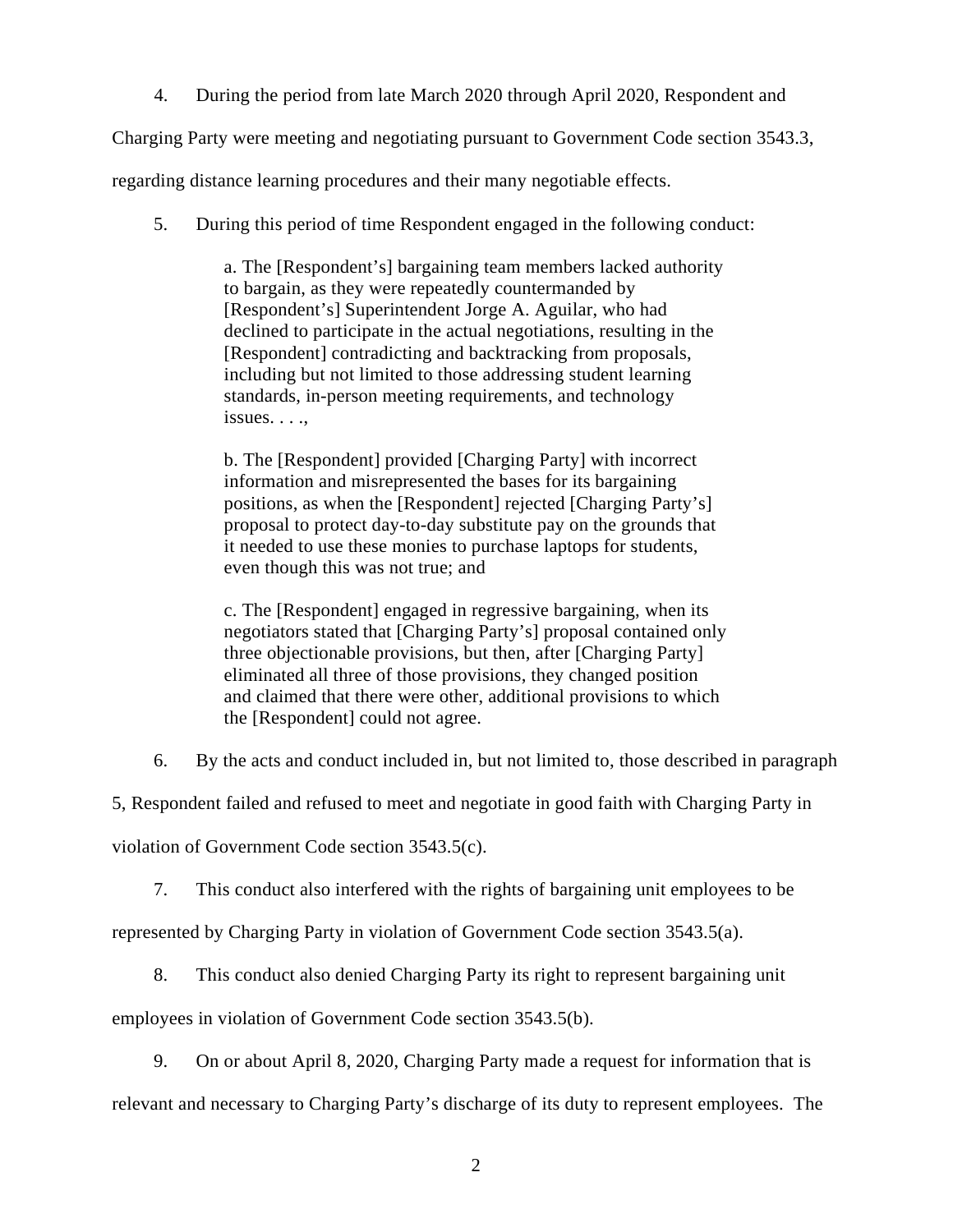request, included the following items: (a) the results of earlier outreach conducted by teachers regarding student readiness to participate in distance learning; (b) the number of students who indicated they would need a Respondent-provided computer in order to participate in distance learning; (c) the delivery date(s) and student distribution dates for the computers Respondent ordered for distance learning; (d) processes for distributing hardcopy packets to students unable or preferring not to participate in digital distance learning; (e) an explanation for how Respondent intended to accommodate its demand that teachers engage in in-person meetings with the State and County stay-at-home orders necessitated by the COVID-19 public health emergency; and (f) Respondent's plans to address security, confidentiality and other concerns raised by Charging Party regarding digital distance learning platforms.

10. As of late April 2020, Respondent did not furnish, and has not furnished, the above requested items, excepting only the student outreach results, where it provided partial and incomplete results.

11. By the conduct described in paragraph 10, Respondent failed and refused to meet and negotiate in good faith with Charging Party in violation of Government Code section  $3543.5(c)$ .

12. This conduct also interfered with the rights of bargaining unit employees to be represented by Charging Party in violation of Government Code section 3543.5(a).

13. This conduct also denied Charging Party its right to represent bargaining unit employees in violation of Government Code section 3543.5(b).

14. On or about April 9, 2020, Respondent informed Charging Party that it was halting negotiations relating to the distance learning place described in paragraph 3 and would instead implement its April 7, 2020 proposal that requires unit members to begin providing long distance instruction on April 13, 2020.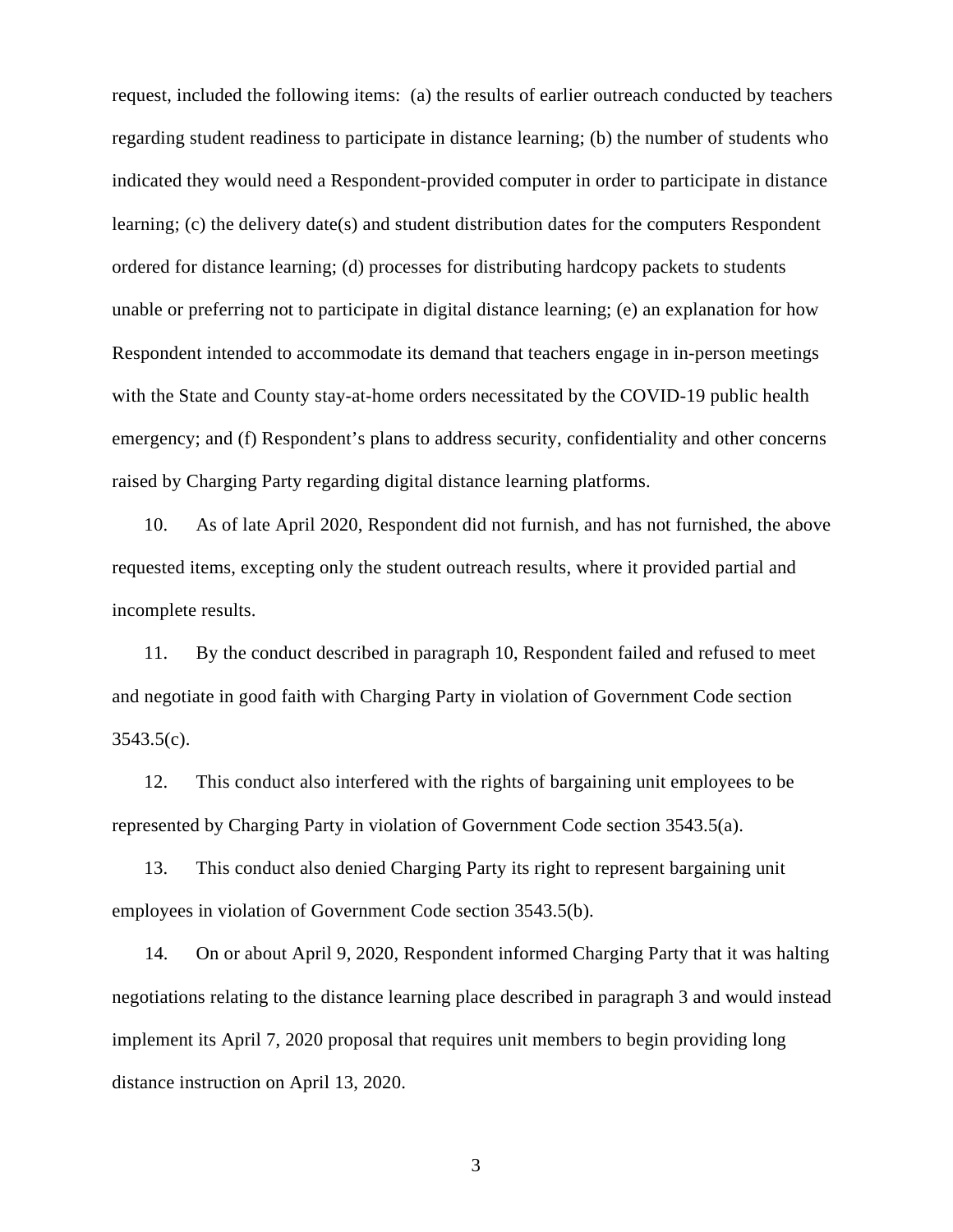15. Respondent engaged in the conduct described in paragraph 14 without having negotiated with Charging Party to agreement or through the exhaustion of impasse procedures concerning the negotiable effects of the implementation of such policy.

16. By the acts and conduct described in paragraphs 14 and 15, Respondent failed and refused to bargain in good faith in violation of Government Code section 3543.5(c).

17. This conduct also interfered with the rights of bargaining unit employees to be represented by Charging Party in violation of Government Code section 3543.5(a).

18. This conduct also denied Charging Party its right to represent bargaining unit employees in violation of Government Code section 3543.5(b).

19. Before April 13, 2020, Respondent did not have policy concerning a distance learning plan that provides, for example: (a) "distance learning [is] a model that will require flexibility in scheduling" and requires teachers to accommodate students and their families scheduling preferences; (b) requires teachers to familiarize themselves with, and transition to, distance learning techniques and technology on their own time; (c) requires teachers to provide classroom instruction in part through digital videoconference and which allows supervisors to observe educator instruction through videoconference applications; and (d) requires teachers to engage in additional outreach to and surveying of students and parents regarding the COVID-19 related shutdown and distance learning issues.

20. On or about April 13, 2020, Respondent changed this policy by implementing a distance learning plan that provides, for example: (a) "distance learning [is] a model that will require flexibility in scheduling" and requires teachers to accommodate students and their families scheduling preferences; (b) requires teachers to familiarize themselves with, and transition to, distance learning techniques and technology on their own time; (c) requires teachers to provide classroom instruction in part through digital videoconference and which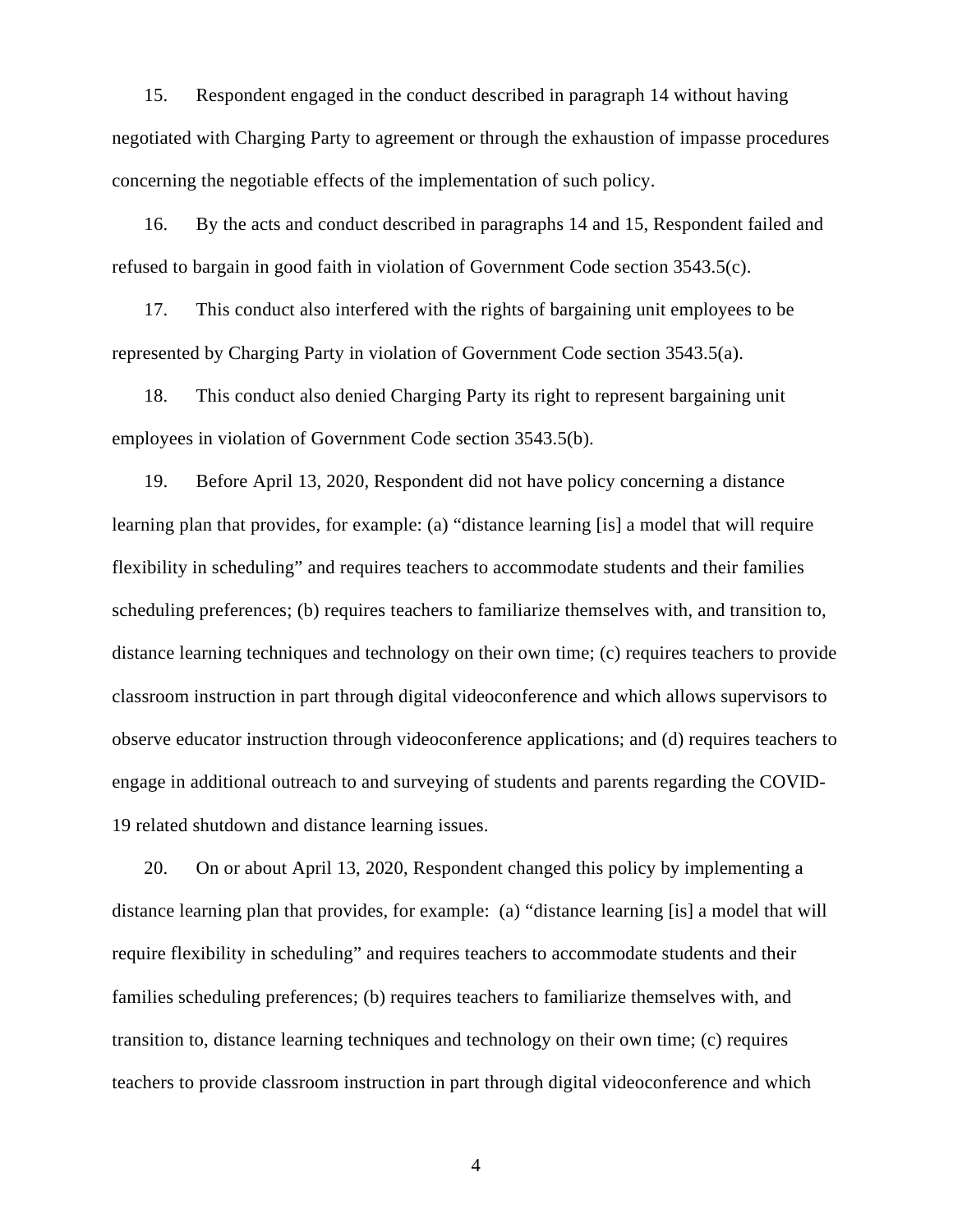allows supervisors to observe educator instruction through videoconference applications; and (d) requires teachers to engage in additional outreach to and surveying of students and parents regarding the COVID-19 related shutdown and distance learning issues.

21. Respondent engaged in the conduct described in paragraph 20 without having negotiated with Charging Party to agreement or through the exhaustion of impasse procedures concerning the decision to implement the change in policy and/or the effects of the change in policy.

22. By the acts and conduct described in paragraphs 20 and 21, Respondent failed and refused to bargain in good faith in violation of Government Code section 3543.5(c).

23. This conduct also interfered with the rights of bargaining unit employees to be represented by Charging Party in violation of Government Code section 3543.5(a).

24. This conduct also denied Charging Party its right to represent bargaining unit employees in violation of Government Code section 3543.5(b).

25. Before April 20, 2020, Respondent's did not have a "Distance Learning Engagement Monitoring" policy.

26. On or about April 20, 2020, Respondent implemented a new "Distance Learning Engagement Monitoring" policy that imposed new and additional work obligations for teachers, including: customizing a new "Daily Student Engagement Survey," daily transmitting this survey to all students, and daily reviewing student survey results and answering administrator questions regarding the same.

27. Respondent engaged in the conduct described in paragraph 26 without having negotiated with Charging Party to agreement or through the exhaustion of impasse procedures concerning the decision to implement the change in policy and/or the effects of the change in policy.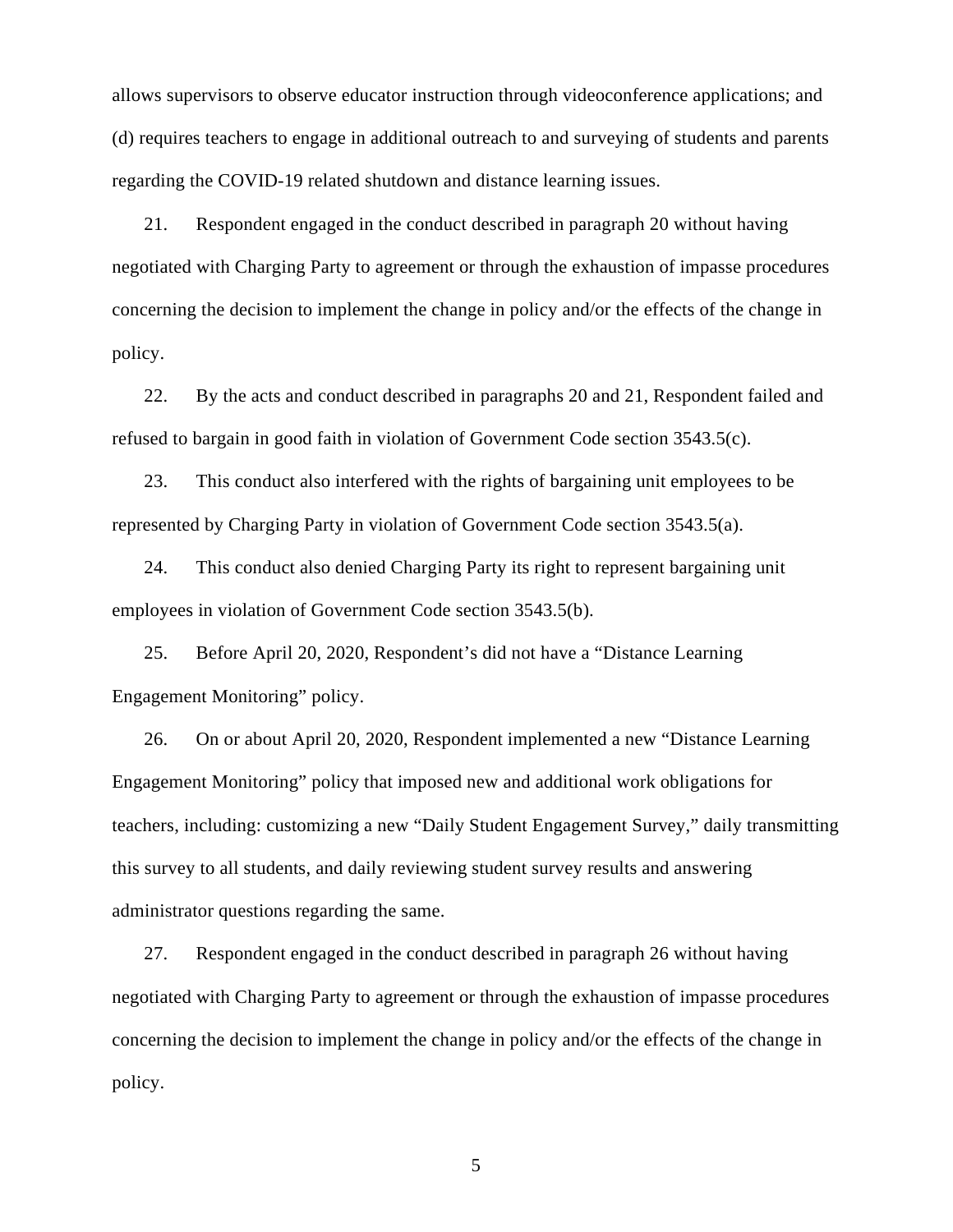28. By the acts and conduct described in paragraphs 26 and 27, Respondent failed and refused to bargain in good faith in violation of Government Code section 3543.5(c).

29. This conduct also interfered with the rights of bargaining unit employees to be represented by Charging Party in violation of Government Code section 3543.5(a).

30. This conduct also denied Charging Party its right to represent bargaining unit employees in violation of Government Code section 3543.5(b).

31. The April 7, 2020 distance learning plan implemented by Respondent requires that teachers at the secondary level "work with their principal to create a schedule" for distance learning that accommodates the preferences of students and their families.

32. Respondent has dealt directly with teachers in developing the "Distance Learning Engagement Monitoring" policy referenced above. Thus, for example, in an April 19, 2020 email regarding this policy, Respondent's Chief Academic Officer Christine Baeta acknowledged working with one or more teachers to "adjust" the policy and related guidance.

33. By the acts and conduct described in paragraphs 31 and 32, Respondent attempted to bypass, undermine and derogate the authority of Charging Party in violation of Government Code section 3543.5(c).

34. This conduct interfered with the rights of bargaining unit employees to be represented by Charging Party in violation of Government Code section 3543.5(a).

35. This conduct also denied Charging Party its right to represent bargaining unit employees in violation of Government Code section 3543.5(b).